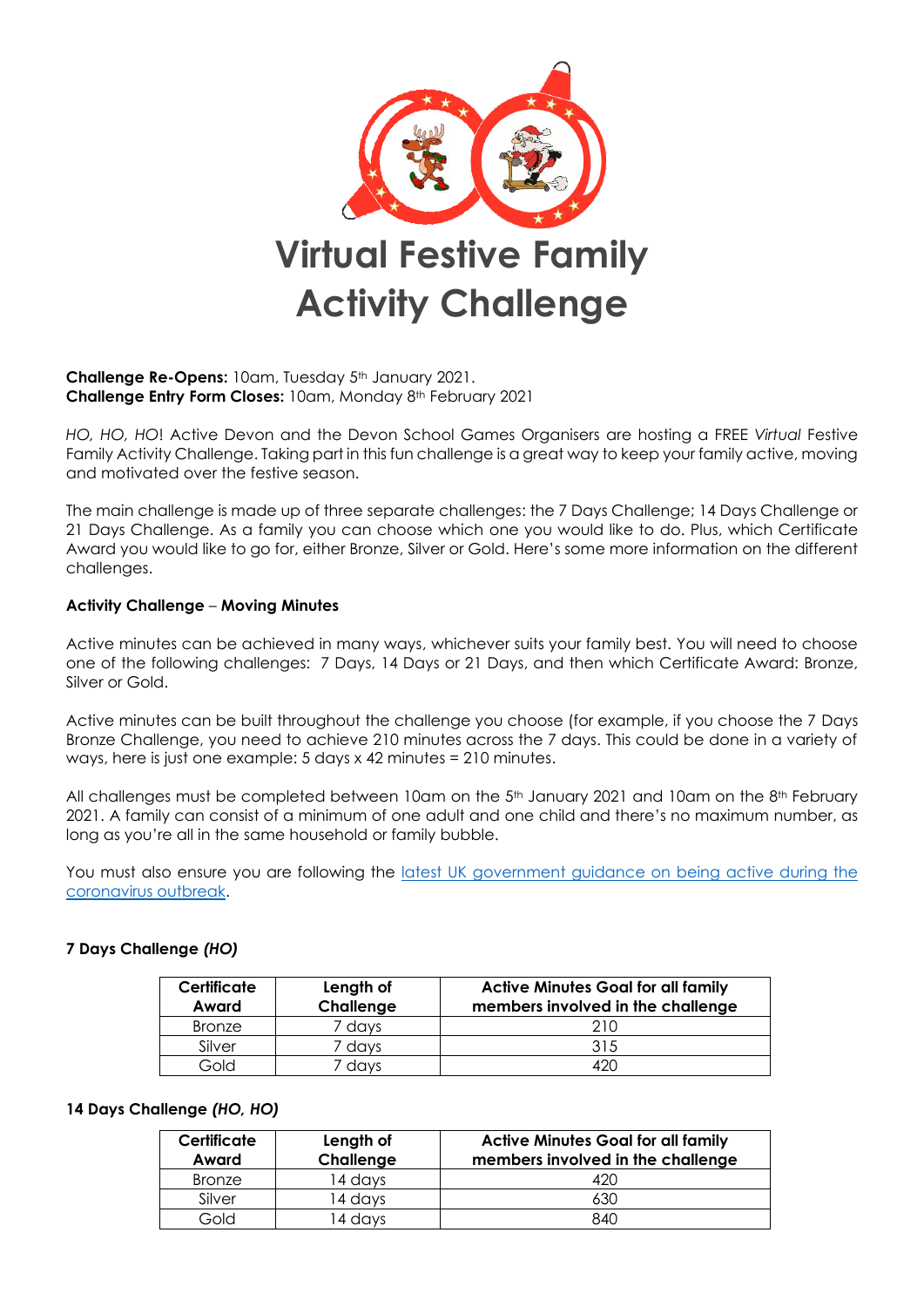## **21 Days Challenge** *(HO, HO, HO)*

| Certificate<br>Award | Length of<br>Challenge | <b>Active Minutes Goal for all family</b><br>members involved in the challenge |  |  |  |  |
|----------------------|------------------------|--------------------------------------------------------------------------------|--|--|--|--|
| <b>Bronze</b>        | 21 days                | 630                                                                            |  |  |  |  |
| Silver               | 21 days                | 915                                                                            |  |  |  |  |
| Gold                 | 21 days                | 1260                                                                           |  |  |  |  |

Physical activity brings families together to enjoy shared time. Your active minutes can be anything you like, here are some suggestions:

- **Skipping**
- Dance
- Active play
- Skateboarding
- Riding a scooter
- Walking to the shops or park
- Activity in the living room or in the garden
- Cycling
- Jogging
- Walking the dog

What's great about this challenge is all family members don't have to do the same activity at the same time. For example, a parent(s)could walk to the park while the child/children ride their scooters.

#### **Enter Your Results Online**

When you and your family have completed a challenge(s) you need to [record your results online HERE.](https://www.surveymonkey.co.uk/r/ActiveFestiveFamilies) This form will close at 10am on Monday 8th February. **Please do not complete the online form prior to completing the challenge.** 

#### **Prizes and E-Certificates**

All active family members will receive a medal and as a family you'll receive an e-certificate to mark your achievement. For every weekly challenge your family completes you'll receive that many entries into the prize draw. For example, if you complete the 14 Days Challenge (2-weeks), you will have two entries in the prize draw. This will give your family the chance to win some great family activity prizes and vouchers.

#### **Photo Competition**

We want you to share your "Active Family" photographs during the festive season. This can be done on social media, however, to enter the photo competition and be in with a chance of winning a prize please send them via the entry form once you have completed the challenge.

#### **Social Media**

Why not share your favourite festive family activities with us on social media using #DevonVirtualGames or join the conversation on our facebook group? <https://www.facebook.com/groups/devonschoolgames>

#### **Recording Your Family Activity**

**Remember** your active minutes can be anything you like from skipping, dance, active play, skateboarding, riding a scooter, walking to the shops or park, activity at home or in the garden, cycling, jogging, walking the dog. What is great about this challenge is all family members do not all have to do the same activity at the same time. For example, a parent(s)could walk to the park while the child/children ride their scooters.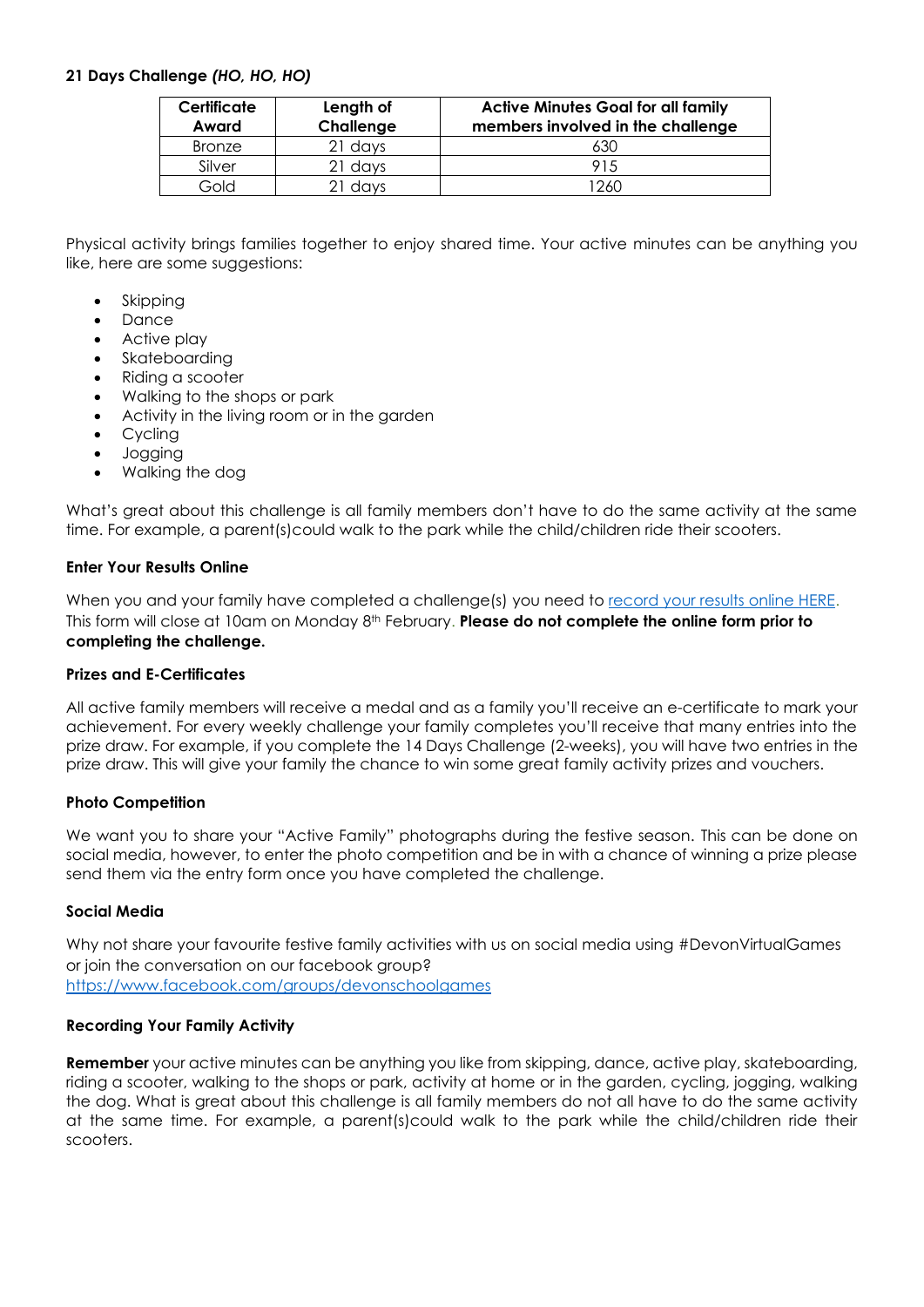Use this template to record your active minutes throughout the challenge and *don't forget to complete the online form once you have completed the challenge.*

Name of Challenge ………………………………………………………………………………………………………..

| Name of family member<br>and number of active<br>minutes $\bullet$<br>Days of the week 4 | Name | Name | Name              | Name | Name | Name | Name |  |  |  |
|------------------------------------------------------------------------------------------|------|------|-------------------|------|------|------|------|--|--|--|
| 7 Days Challenge                                                                         |      |      |                   |      |      |      |      |  |  |  |
| Monday                                                                                   |      |      |                   |      |      |      |      |  |  |  |
| Tuesday                                                                                  |      |      |                   |      |      |      |      |  |  |  |
| Wednesday                                                                                |      |      |                   |      |      |      |      |  |  |  |
| Thursday                                                                                 |      |      |                   |      |      |      |      |  |  |  |
| Friday                                                                                   |      |      |                   |      |      |      |      |  |  |  |
| Saturday                                                                                 |      |      |                   |      |      |      |      |  |  |  |
| Sunday                                                                                   |      |      |                   |      |      |      |      |  |  |  |
| Total number of minutes<br>achieved after 7 days                                         |      |      |                   |      |      |      |      |  |  |  |
|                                                                                          |      |      | 14 Days Challenge |      |      |      |      |  |  |  |
| Monday                                                                                   |      |      |                   |      |      |      |      |  |  |  |
| Tuesday                                                                                  |      |      |                   |      |      |      |      |  |  |  |
| Wednesday                                                                                |      |      |                   |      |      |      |      |  |  |  |
| Thursday                                                                                 |      |      |                   |      |      |      |      |  |  |  |
| Friday                                                                                   |      |      |                   |      |      |      |      |  |  |  |
| Saturday                                                                                 |      |      |                   |      |      |      |      |  |  |  |
| Sunday                                                                                   |      |      |                   |      |      |      |      |  |  |  |
| Total number of minutes<br>achieved after 14 days                                        |      |      |                   |      |      |      |      |  |  |  |
|                                                                                          |      |      | 21 Days Challenge |      |      |      |      |  |  |  |
| Monday                                                                                   |      |      |                   |      |      |      |      |  |  |  |
| Tuesday                                                                                  |      |      |                   |      |      |      |      |  |  |  |
| Wednesday                                                                                |      |      |                   |      |      |      |      |  |  |  |
| Thursday                                                                                 |      |      |                   |      |      |      |      |  |  |  |
| Friday                                                                                   |      |      |                   |      |      |      |      |  |  |  |
| Saturday                                                                                 |      |      |                   |      |      |      |      |  |  |  |
| Sunday                                                                                   |      |      |                   |      |      |      |      |  |  |  |
| Total number of minutes<br>achieved after 21 days                                        |      |      |                   |      |      |      |      |  |  |  |